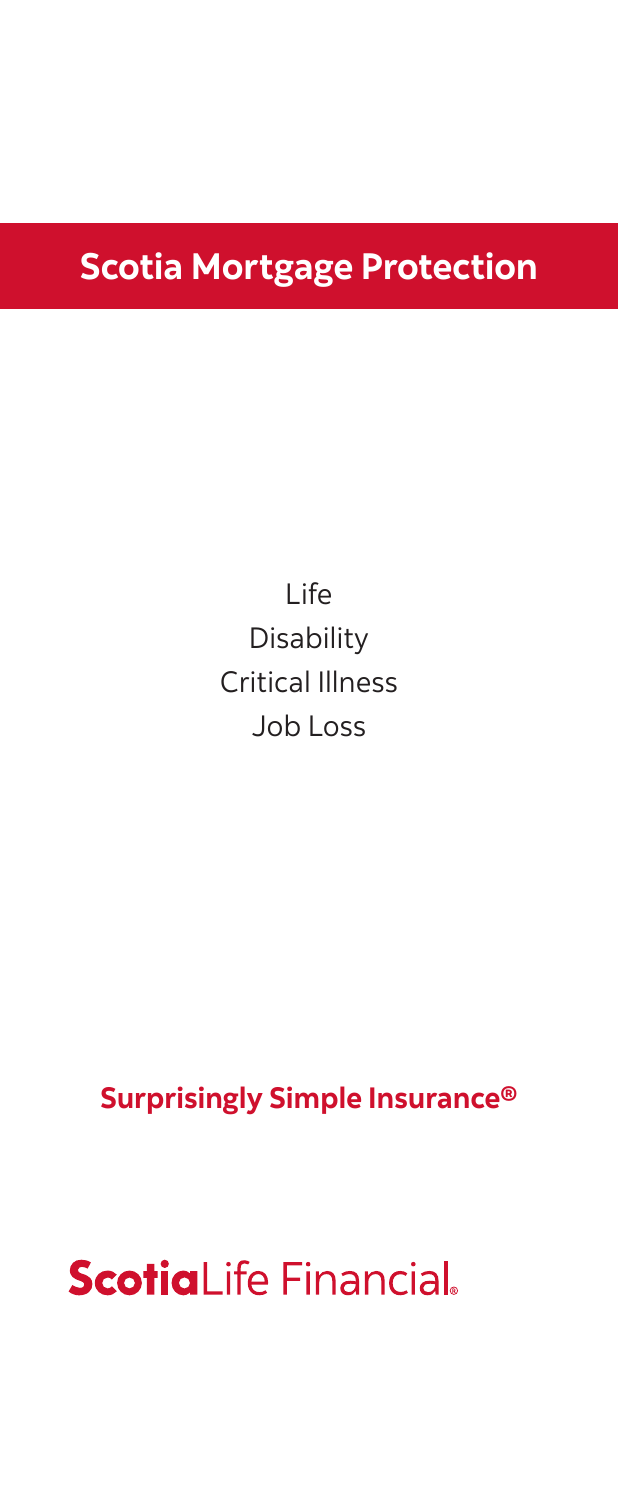#### **Scotia® Mortgage Protection**

#### Creditor Group Insurance

**Life, Critical Illness, Disability and Job Loss insurance for your Scotiabank Mortgage account.**

#### Name and address of Insurer:

**The Canada Life Assurance Company Creditor Insurance Department 330 University Avenue Toronto, Ontario M5G 1R8**

**Phone: 1-800-387-2671 Fax: 416-552-6557**

#### Name and address of Policyholder:

**The Bank of Nova Scotia 44 King St. W, 25th Floor Toronto, Ontario M5H 1H1**

**Phone: 1-855-753-4272**

#### **Important information – please read**

This product booklet provides general information about Scotia Mortgage Protection insurance. It is only a summary of the terms and conditions of the Group Policy. For complete details about the exact terms of coverage, including: definitions; waiting periods; qualifying period; covered illnesses and events; exclusions; restrictions; limitations; and other important terms and conditions, please refer to the Certificate of Insurance, which will be provided to you if your coverage is approved. A sample Certificate of Insurance can also be found at https://www. scotiabank.com/content/dam/scotiabank/canada/ slf/MTG Cert 2476017 English 05 19 sample. pdf. In the event of any inconsistency between the Certificate of Insurance and the Group Policy, the Group Policy will govern.

Scotia Mortgage Protection is a group insurance plan issued to The Bank of Nova Scotia by The Canada Life Assurance Company under Group Policy G/H 60350.

Scotiabank receives an administration fee from the Insurer to distribute Scotia Mortgage Protection.

#### **Table of contents**

| Maintain the home and lifestyle       |  |
|---------------------------------------|--|
| Why choose Scotia                     |  |
| How has Scotia Mortgage               |  |
|                                       |  |
| Coverage Exclusions and Limitations16 |  |
|                                       |  |
|                                       |  |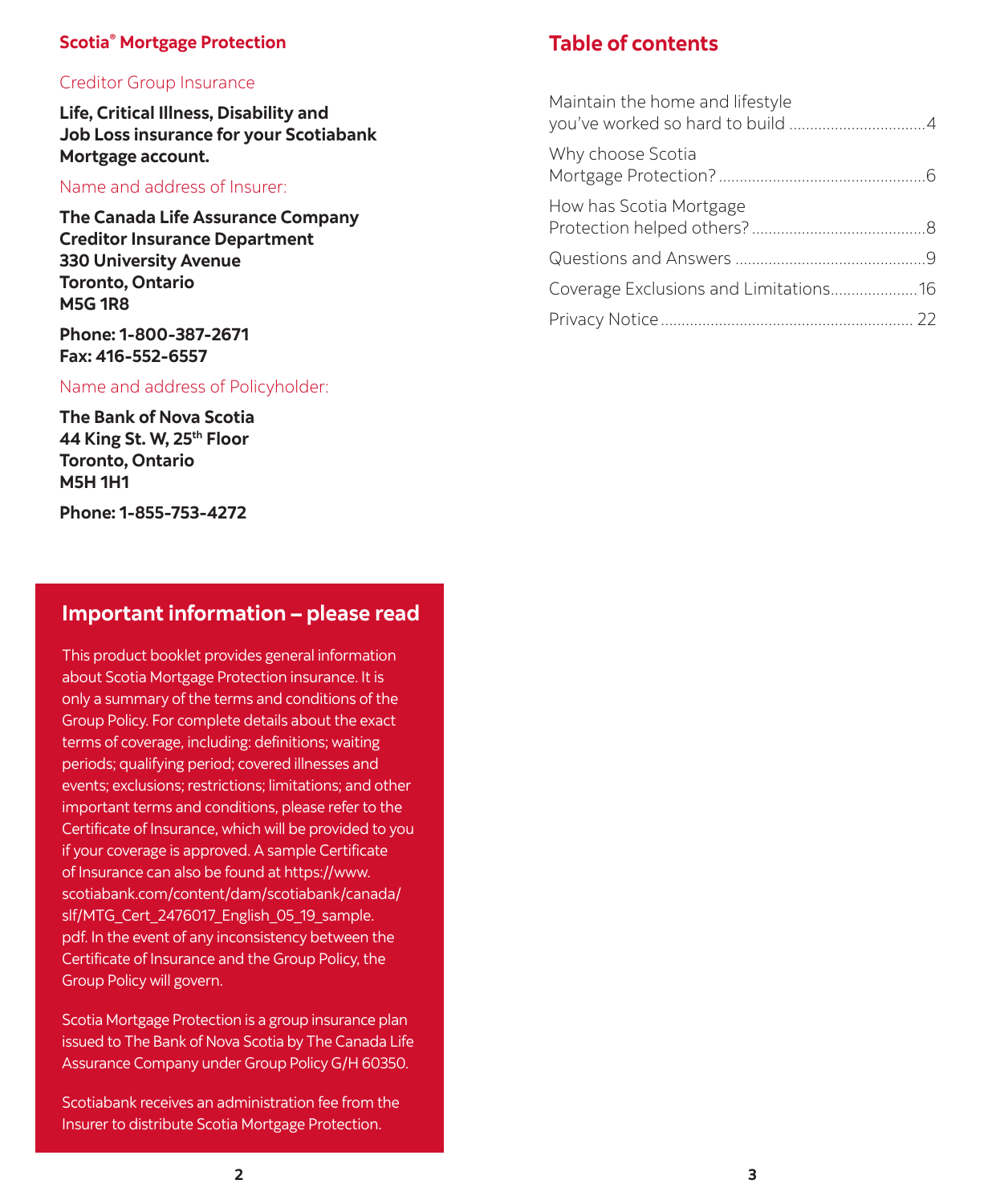# <span id="page-2-0"></span>**Maintain the home and lifestyle you've worked so hard to build.**

Your Scotiabank Mortgage is a great way to achieve homeownership.

Scotia Mortgage Protection can pay off your outstanding balance or help cover your payments during times of financial hardship as a result of certain unexpected life events. By simply answering up to three health-related questions, you can be approved for four types of valuable insurance protection.

#### **Get the coverage that's right for you**

- 1. **Life.** Should you pass away, life coverage can pay off the outstanding balance on your insured Scotiabank Mortgage account up to a maximum of \$1,000,000 for all of your insured mortgage accounts so your family doesn't have to deal with added financial stress during a difficult time.
- 2. **Critical illness.** If you are diagnosed with a covered illness, Critical Illness coverage can pay off the outstanding balance on your insured Scotiabank Mortgage account up to \$500,000 so you can focus on taking care of yourself.
- 3. **Disability.** If an injury or sickness leaves you unable to work, Disability coverage can help to maintain your monthly Scotiabank Mortgage account payments up to \$3,500 for up to 24 months and protect your homeownership and credit history until you are back on your feet and working again.
- 4. **Job Loss.** If your employment is involuntarily terminated by your employer or you are permanently laid off, Job Loss coverage can help you maintain your monthly Scotiabank Mortgage account payments up to \$3,500 for up to 6 months.

**Scotia Mortgage Protection can help make sure you and your family always have the comfort of home.**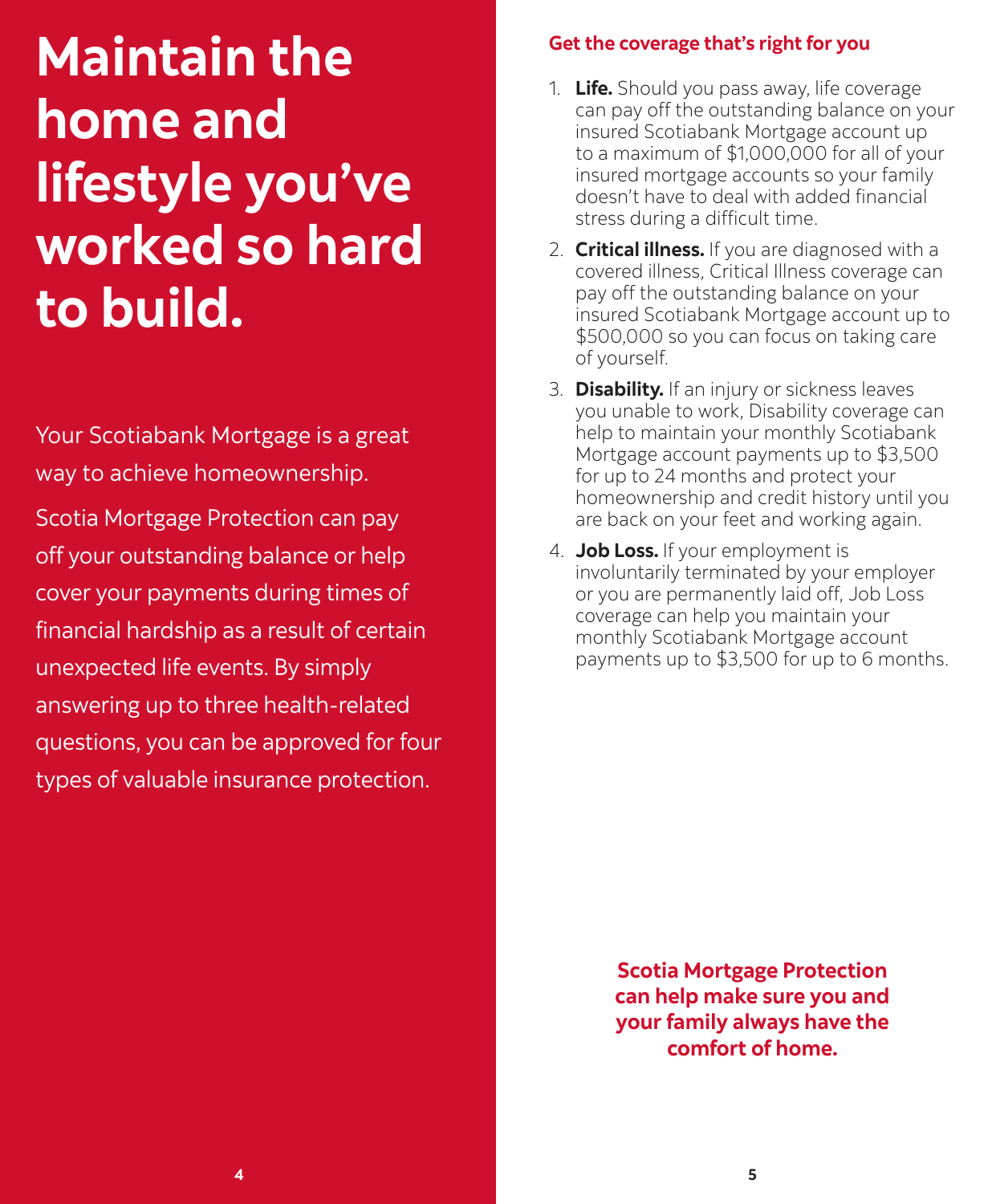#### <span id="page-3-0"></span>**Why choose Scotia Mortgage Protection?**

Imagine if an accident prevented you from making your Scotiabank Mortgage account payments. Or what if you were no longer able to support your family, and they lost their home. With Scotia Mortgage Protection, you can significantly reduce these worries quickly and easily.

- **› Fast approval.** You can apply at your Scotiabank branch or by calling us at 1-855-753-4272, 8:00 a.m. to 8:00 p.m. (ET) Monday to Friday. Approval is often immediate and may not require any medical examination. If your application is approved, you will receive written confirmation and a Certificate of Insurance with full details about your coverage.
- **› Great value at affordable rates.** Scotia Mortgage Protection is available for you and a co-borrower, such as a spouse. And, depending on the number of insured borrowers on your mortgage, the amount of your mortgage and the type of coverage applied for, you may be eligible for a discount on your insurance premiums.
- **› Tailored for you**. Scotia Mortgage Protection is designed exclusively for clients of Scotiabank, and works with your Scotiabank Mortgage account. Your premium can be conveniently withdrawn from your Scotiabank account.

To apply for coverage, you must have a Scotiabank Mortgage account in good standing, be a resident of Canada, and be a minimum of 18 and under 65 years of age.

To apply for Disability or Job Loss coverage, you must also be actively working. Actively working means you are:

- **›** A permanent employee or self-employed for at least 20 hours a week;
- **›** On maternity or parental leave and expect to return to the regular duties of your employment or occupation for at least 20 hours a week at the end of your leave; or

**›** Employed seasonally for at least 20 hours a week during the work season, which has a beginning and end, and you have a proven work history for at least one previous season as a seasonal employee, you expect to return to the same occupation the next season and you are currently capable of performing the regular duties of your seasonal employment.

Note: To apply for Job Loss insurance, you must already have a Scotia Mortgage Disability insurance coverage or also apply for Disability insurance coverage.

#### **Scotia Mortgage Protection includes fast underwriting and the right coverage for your needs**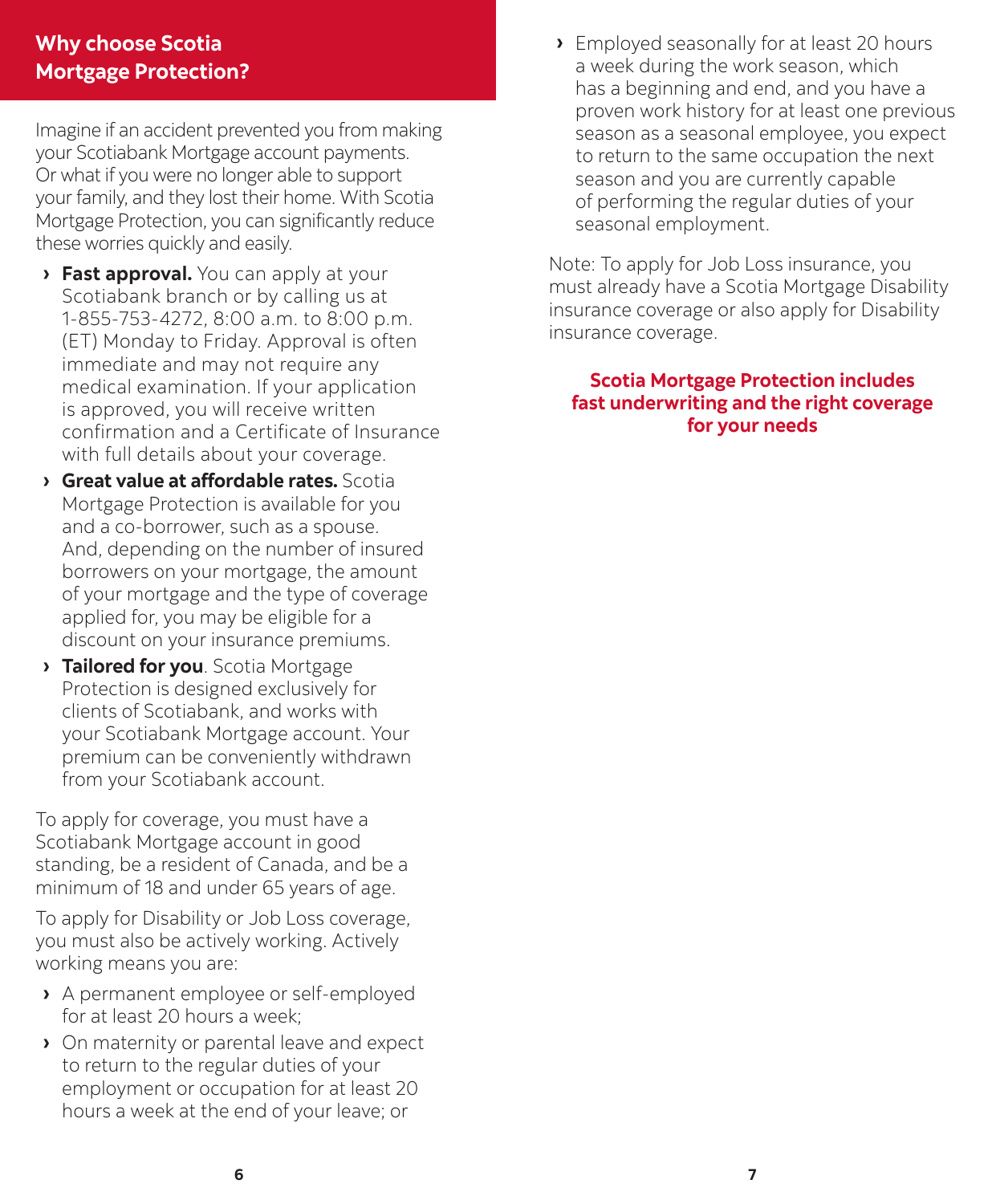#### <span id="page-4-0"></span>**How has Scotia Mortgage Protection helped others?**

- **› John and Mary1 : getting back to work** John had an accident that left him unable to work for a year. Without his usual income, he and his wife Mary would have been forced to sell their second car in order to keep up their \$2,000/ month Scotiabank Mortgage account payment. But Scotia Mortgage Protection Disability insurance coverage paid a total of \$20,000 in mortgage payments over 10 months<sup>2</sup>. With one less payment to worry about, the couple was able to keep their cars. Perhaps most importantly, John and Mary were able to minimize their financial and emotional stress, which helped John get back to work that much sooner.
- **› Brad and Val1 : managing through difficulty** Brad and Val were a healthy and active couple in their mid-forties, which made it all the more shocking when Val suffered a stroke one evening at home. Fortunately, she survived the experience, and was told she had a good chance of making a full recovery. Brad and Val were lucky to have Scotiabank Mortgage Protection Critical Illness coverage in place. It paid their \$200,000 mortgage balance in full. This made it a lot easier for the couple to manage financially while Val was away from work receiving the treatment she needed to regain her strength.
- **› The Green family1 : keeping their home** The day that Roger and Cynthia Green moved into a new home with their three young children was truly unforgettable. The house was spacious, the location was ideal, and the kids quickly made friends around the neighbourhood. However, when Roger passed away suddenly two years later, everything was thrown into doubt. Not only was the Green family in emotional distress, Cynthia could not afford to carry a \$350,000 mortgage alone. Fortunately, Scotia Mortgage Protection Life insurance coverage came to the rescue in their time

of loss. The mortgage balance was paid in full, allowing Cynthia to maintain the family home, and her kids to maintain the stability of their school and friendships.

#### **Scotia Mortgage Protection can cover your payment or outstanding balance and help maintain your lifestyle when you need it most.**

1 For illustration purposes only.

<sup>2</sup> Qualifying period applies. See the Questions and answers and Coverage Exclusions and Limitations section for details.

#### **Questions and Answers**

#### **How much does Scotia Mortgage Protection cost?**

For Life insurance, the monthly premium is based on your age and your Scotiabank Mortgage account balance up to \$1,000,000<sup>1</sup> at the time of application approval. For Critical Illness, the monthly premium is based on your age and your Scotiabank Mortgage account balance up to \$500,000<sup>2</sup> at the time of application approval. For Disability and Job Loss insurance, your premium is based on your age at the time of application approval and the monthly equivalent payment amount of your Scotiabank Mortgage, including principal, interest, Scotia Mortgage Protection premium for Life and Critical Illness insurance coverage and any applicable sales taxes and bank administered property taxes.

Scotia Mortgage Protection Monthly Premium Rates:

| Age                                | Life*  | <b>Critical</b><br>Illness*     | Age       | Disability* | Job<br>Loss* |
|------------------------------------|--------|---------------------------------|-----------|-------------|--------------|
| Per \$1,000 of<br>mortgage balance |        | Per \$100 of<br>monthly benefit |           |             |              |
| $18 - 30$                          | \$0.14 | \$0.16                          | $18 - 29$ | \$1.48      | \$1.60       |
| $31 - 35$                          | \$0.18 | \$0.21                          | $30 - 35$ | \$1.98      | \$1.60       |
| $36 - 40$                          | \$0.25 | \$0.30                          | 36 – 40   | \$2.48      | \$1.60       |
| $41 - 45$                          | \$0.36 | \$0.50                          | 41 – 45   | \$2.98      | \$1.40       |
| $46 - 50$                          | \$0.47 | \$0.73                          | $46 - 50$ | \$3.53      | \$1.40       |
| $51 - 55$                          | \$0.58 | \$1.07                          | $51 - 55$ | \$4.03      | \$1.40       |
| $56 - 60$                          | \$0.77 | \$1.88                          | 56 – 60   | \$4.98      | \$1.20       |
| $61 - 65$                          | \$1.12 | \$2.25                          | $61 - 64$ | \$5.98      | \$1.20       |
| 66 – 69                            | \$1.57 | Not avail                       | 65 – 69   | \$6.93      | \$1.20       |

\* plus applicable provincial sales taxes where applicable.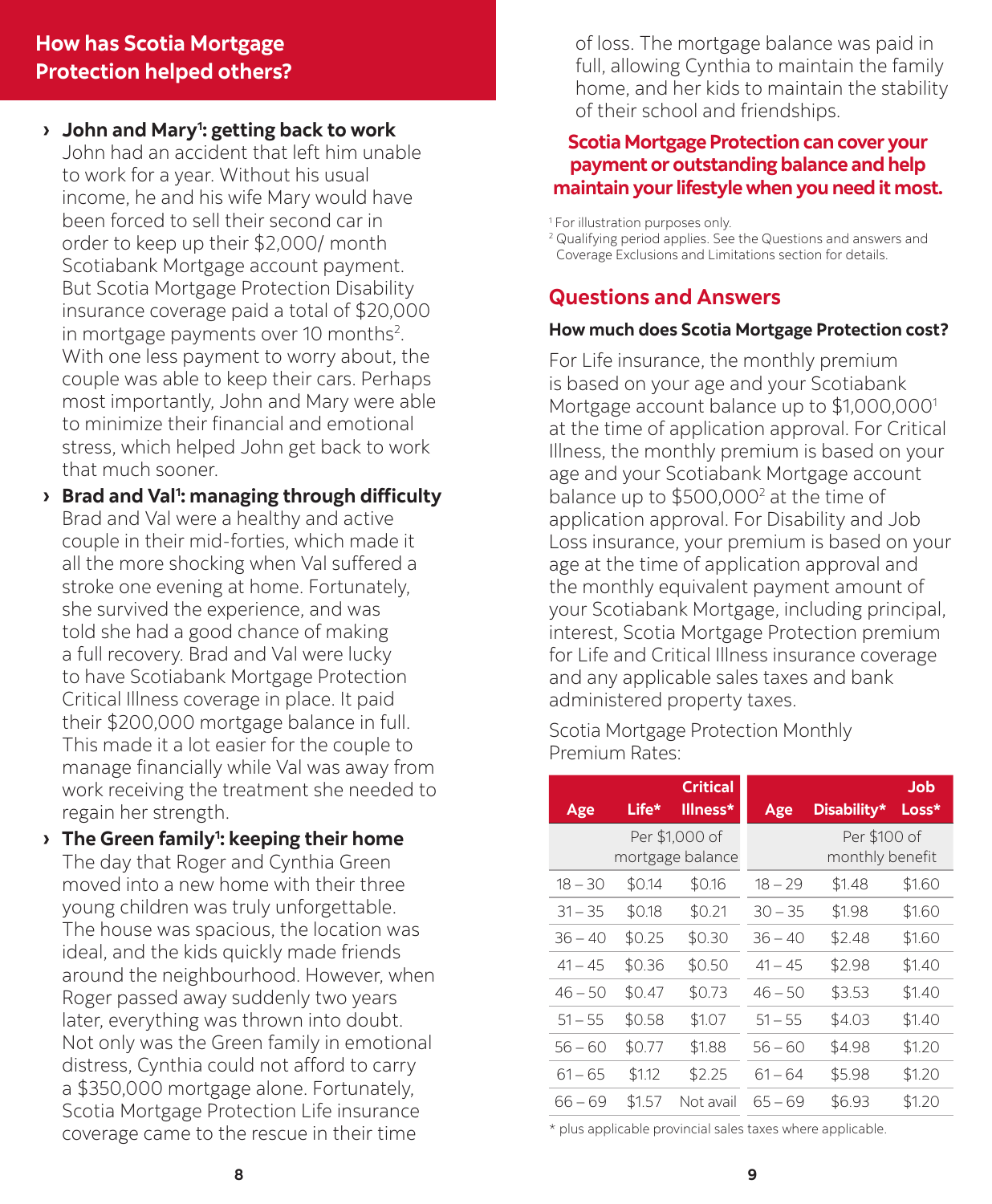## **Will my premium change?**

Scotia Mortgage Protection has been designed and priced to provide you a level premium payment as you pay down your mortgage balance, making it easier to manage your expenses. Your premium will not increase due to your age, provided your Scotiabank Mortgage balance does not increase during the lifetime of your mortgage. In the case of Life and Critical Illness insurance coverage, if you make a change to your Scotiabank Mortgage account (such as refinance) you will be required to reapply for Scotia Mortgage Protection. Your premium rates will be based upon your age at that time. Your Disability and Job Loss insurance coverage monthly premiums will change any time there is a change in the insured Scotiabank Mortgage payment.

In the case of Life, Terminal Illness, Disability and Job Loss insurance coverage with two insured borrowers when the older insured person reaches age 70, the premium will be automatically changed to reflect the remaining insured person's insurance coverage.

## **What benefits can I receive?**

For Disability, the monthly benefit is the monthly equivalent of your insured Scotiabank Mortgage account payment up to \$3,500, for a maximum of 24 months per insured person, per disability, and per mortgage account.

For Job Loss, the monthly benefit is the monthly equivalent of your insured Scotiabank Mortgage account payment up to \$3,500 (which includes principal, interest, bank administered property taxes, Life premium and/or Critical Illness premiums and Disability premiums on the date of Job Loss (including provincial sales tax payable on the total amount of premium), for a maximum of 6 months per insured person, per incidence of Job Loss, per mortgage account. The overall maximum is 12 months of Job Loss benefit payments per Scotiabank Mortgage account for your lifetime.

For Critical Illness, Terminal Illness or if you pass away, your benefit is equal to the outstanding balance of your Scotiabank Mortgage account up to the maximum coverage amount. Benefit payments for Life and Critical Illness coverage may be subject to limitations such as prior coverage recognition or pre-existing condition. Refer to the Coverage Exclusions and Limitations section for details.

The maximum Life benefit amount is \$1,000,000 per insured mortgage, to a maximum of \$1,000,000 for all insured mortgage accounts combined or for Critical Illness \$500,000 for all of your insured Scotiabank Mortgage accounts combined.

#### **What is Prior Coverage Recognition?**

Prior Coverage Recognition is a feature that may be available to you if you currently have an insured Life and/or Critical Illness Scotia Mortgage account, you increase your existing insured Scotiabank Mortgage balance and you reapply for coverage within 90 days of the previous coverage ending. If you complete a new Mortgage Protection application and you have an existing Life and Critical Illness insured mortgage and are declined for coverage for health reasons, the insurer will recognize your previous coverage and grant coverage on the percentage of your new mortgage balance that equals the closing insured balance of your previously insured mortgage. Your new insurance premium will be based on your current age and insured coverage amount of your new mortgage.

This feature is extended to customers who are age 65 – 69 that are refinancing their Life or Critical Illness insured mortgage.

Prior coverage recognition does not apply if you are transferring your Mortgage from another financial institution or from another Scotiabank credit product. In these situations, you must submit a new Mortgage Protection application. Refer to the Coverage Exclusions and Limitations section for additional details.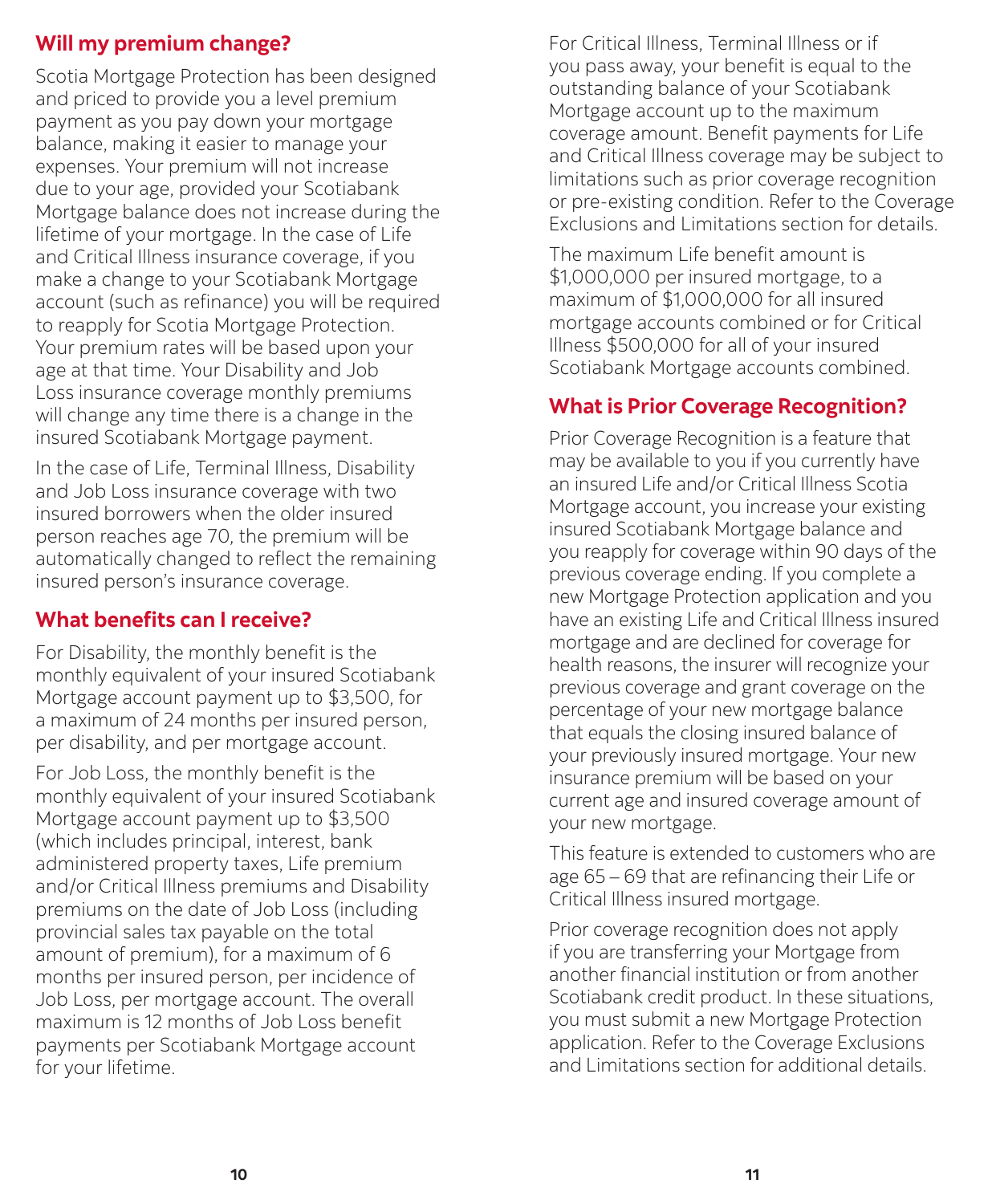#### **What happens to my coverage if I refinance my mortgage?**

You are considered to have refinanced your mortgage if the balance of your mortgage increases. If you have an existing Life insured mortgage with us and you wish to refinance, you can increase your insured mortgage balance by up to \$200,000 ('add-on' amount) and retain your Life coverage without answering the health question. This feature is available to you if your total Life coverage amount of all mortgages combined is less than \$500,000. The add-on amount will be subject to certain exclusion and limitations. Please refer to the Coverage Exclusions and Limitations section for additional details.

## **What are the covered Critical Illnesses?**

The Critical Illnesses benefit covers the following conditions: cancer, heart attack, and stroke, each as defined in the Group Policy and Certificate of Insurance. Please note that these illnesses are subject to some exclusions, restrictions and limitations. See the Coverage Exclusions and Limitations section for details.

#### **What is a Disability?**

A Disability is a medical impairment due to injury, disease, or sickness that prevents you from performing the regular duties of your own occupation in which you participated just before the Disability started. To qualify for disability benefits and to continue to receive these benefits, you must: be under the active care of a doctor; not be engaged in any activity for wages or expectation of profit; and provide proof of your disability claim satisfactory to the Insurer.

#### **What is a Job Loss?**

A Job Loss occurs when your employment is involuntary terminated by your employer (not for cause) or you are permanently laid off. To qualify for Job Loss benefits and to continue to receive these benefits, you must:

**›** have been employed in your own occupation for a minimum of 180 consecutive days for a salary or other form of remuneration on a full-time basis for one or more employers, at least 20 hours each week immediately prior to the date of your Job Loss. The 20 hour work requirement is continuous and must not be calculated through averaging;

- **›** if self-employed, have worked for income to be received from a trade or profession in which you were engaged, a partnership in which you were a partner, your own business, or a private company or other entity in which you had an ownership interest; and
- **›** provide proof that you are eligible and have registered to receive Government of Canada Employment Insurance Benefits.

For seasonal workers, unemployment during the normal off-season is not considered an involuntary Job Loss. You must be approved for Disability Insurance to qualify for Job Loss coverage. You may only be approved for Job Loss coverage if your Disability Insurance has been approved.

#### **Is there a waiting period or qualifying period for benefits?**

The effective date of your coverage will be indicated on the Schedule of Coverage provided to you. Depending on the nature of your claim there may be a waiting period, such as for a stroke (30 consecutive days). There is no waiting period for an approved death benefit. The qualifying period for Disability and Job Loss benefits is 60 consecutive days of Disability or Job Loss, as applicable, beginning, in the case of Disability, on the date you become disabled and ending on the date you qualify for benefits, and in the case of Job Loss, on the date you become involuntarily unemployed and ending on the date you qualify for benefits. No Disability or Job Loss benefits are paid during the qualifying period.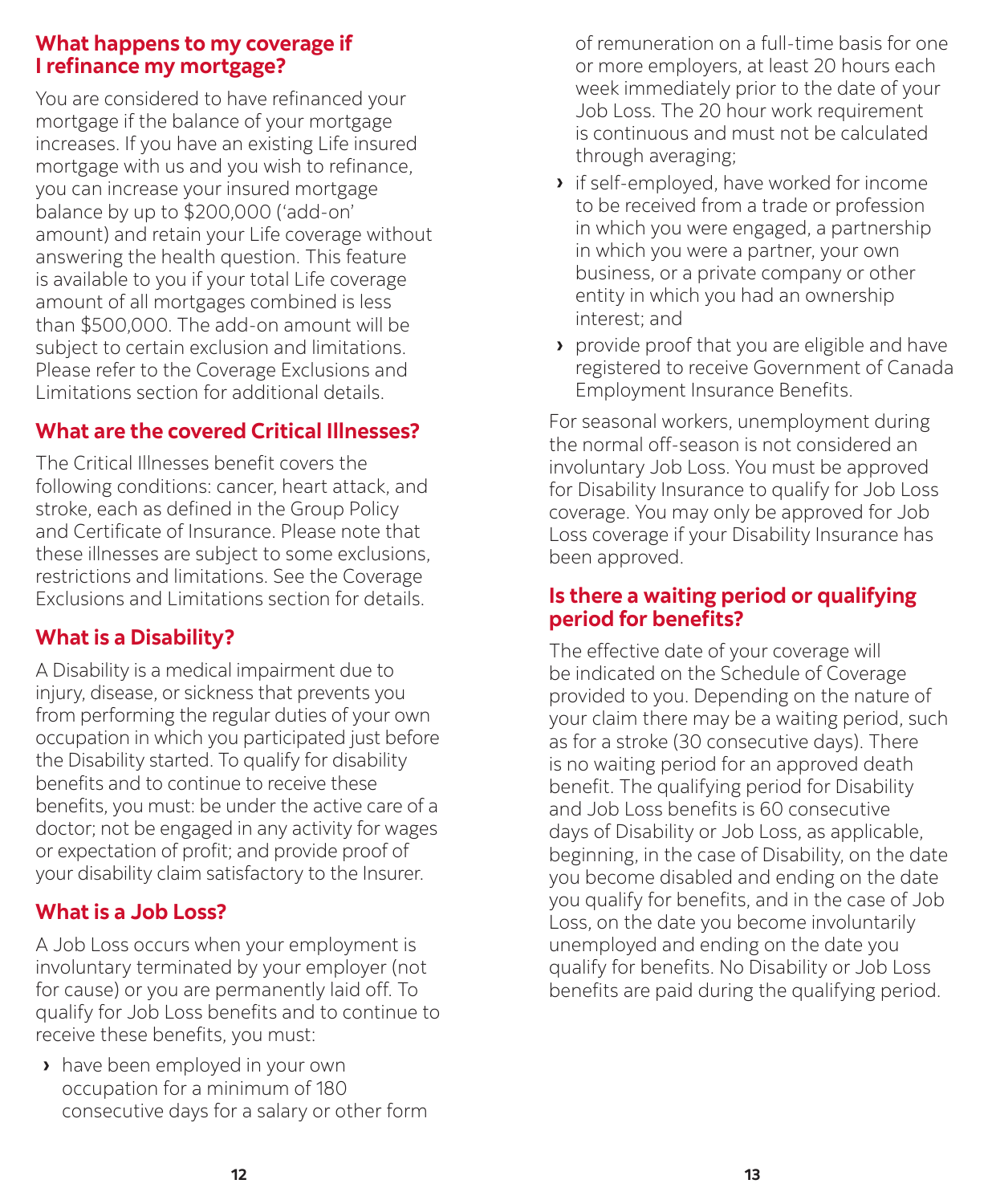#### **Do I need to answer any medical questions or take a medical exam?**

Yes, you need to answer a few simple health questions. You can be immediately approved for Life coverage depending on your answer to the one health question.

You can be immediately approved for Critical Illness and Disability coverage depending on your answers to the two simple health questions.

If further underwriting is required, the Insurer will contact you for further medical information.

## **When does my coverage start?**

Your insurance coverage starts on the latest of the following dates; the date Scotiabank receives your signed and dated Scotia Mortgage Protection application; the date specified in the Insurer's approval letter, when approval is required; or the date you sign your loan agreement. All periods of coverage begin and end at 12:01 a.m. in the time zone that corresponds to your last address on file.

You will receive a Certificate of Insurance and a confirmation letter verifying the effective date of your coverage in the mail within 30 days after your application has been received and approved. If your Scotia Mortgage Protection application is not approved upon medical examination, the Insurer will advise you in writing.

#### **When does my coverage end?**

Your coverage under Scotia Mortgage Protection automatically terminates on the earliest of the following dates:

- **›** Date of your death;
- **›** Date you have reached the overall maximum benefit of 48 months of Disability benefits per Mortgage account for your lifetime, for Disability insurance coverage;
- **›** Date you have reached the overall maximum benefit of 12 months of Job Loss Benefits per Mortgage account for your lifetime, for Job Loss insurance coverage;
- **›** If you have Job Loss coverage, the date when Disability insurance coverage ends.
- **›** Your 70th birthday for Life, Disability and Job Loss insurance coverage, or your 65th birthday for Critical Illness insurance coverage;
- **›** Date of receipt of your request to cancel your coverage;
- **›** Date when your Mortgage payment or premium payment is 60 days in arrears;
- **›** Date Scotiabank writes off your outstanding Mortgage account balance as uncollectable;
- **›** Date someone other than you becomes responsible for repaying the Mortgage account;
- **›** Date the Mortgage account is refinanced for additional funds or is paid in full; or
- **›** Date the Group Policy terminates.

# **How do I submit a claim?**

You or your representative may request a claim form by calling 1-855-753-4272 between 8:00 a.m. and 8:00 p.m. (ET). You will be sent a claim form with instructions on how to file the claim with the Insurer. A Customer Service Representative will be pleased to walk you through the claims process and will provide directions on how to complete the claim forms.

#### **How can I cancel my coverage?**

You may cancel your coverage at any time by calling 1-855-753-4272 between 8:00 a.m. and 8:00 p.m. (ET), Monday to Friday or by sending a signed and dated cancellation request by mail to Scotiabank Insurance Canada Processing Centre, P.O. Box 1045, Stratford, Ontario, N5A 6W4.

**If you are approved for coverage, you will receive a Certificate of Insurance with important details, which you can review for 30 days starting on the date of coverage. If you cancel your coverage during that 30-day period, you will receive a full refund of any premium paid and the coverage will be deemed never to have been in force.**

**There are other similar insurance products in the market.**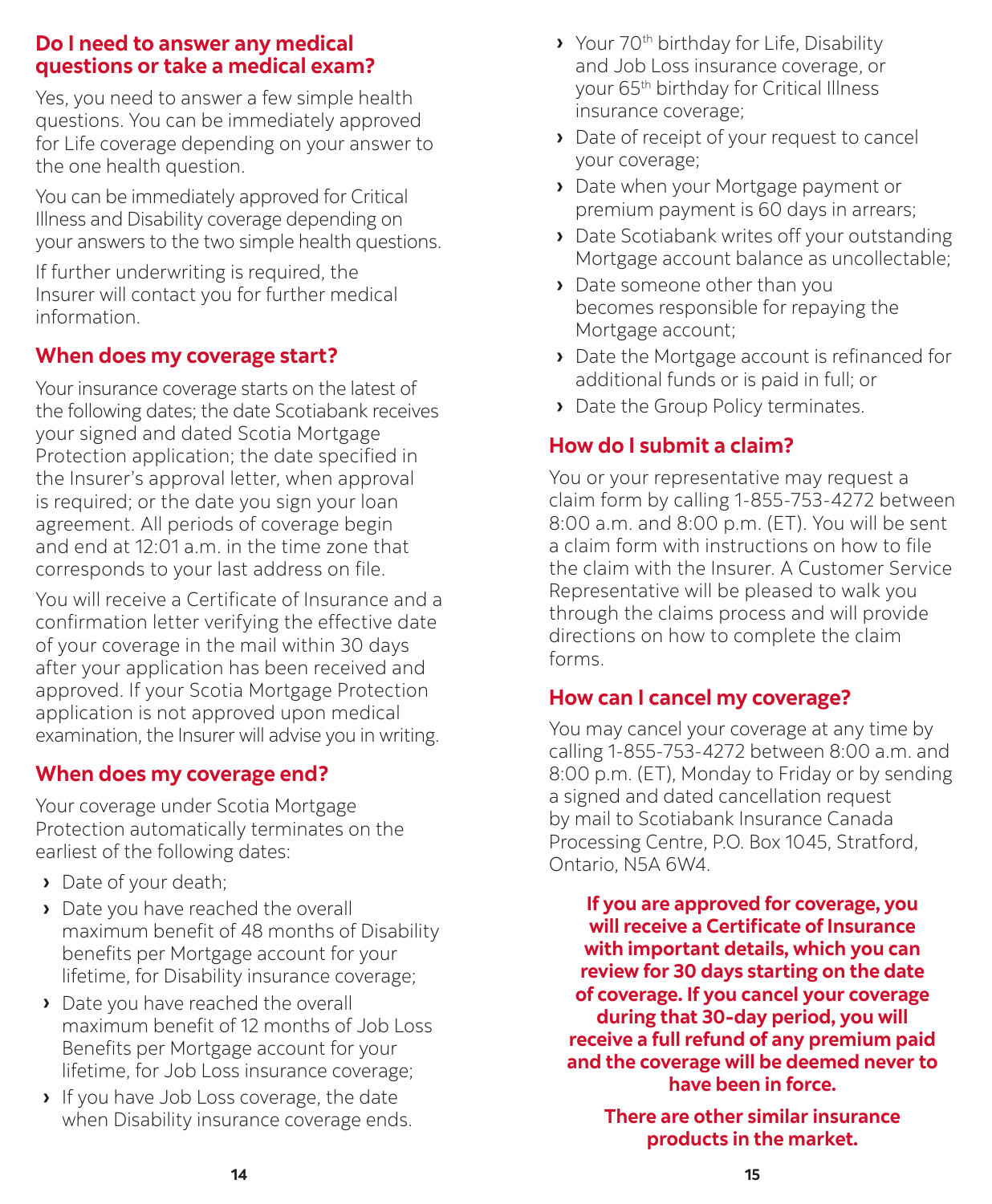# <span id="page-8-0"></span>**Coverage Exclusions and Limitations**

Like most insurance policies, coverage is subject to certain exclusions, restrictions and limitations. In addition, any concealment, misrepresentation, or false declaration on either the Scotia Mortgage Protection application or in any medical evidence submitted in connection with the application, or on your claim form will make the coverage null and void if this coverage has been in force for less than two years.

If Scotiabank or the Insurer makes any clerical errors in maintaining any records concerning the Group Policy, including collection of insurance premium in error, such errors will not alter or invalidate your coverage or continue coverage that would otherwise be not eligible or insurable for coverage or terminated for valid reasons.

#### **No benefit will be paid if death, a critical illness or terminal illness resulted directly or indirectly from or is associated with any of the following:**

- **›** intentionally self-inflicted injury, suicide or attempted suicide (whether you are aware or not aware of the result of your actions, regardless of your state of mind), within the first 24 months following the effective date of your coverage;
- **›** declared or undeclared war unless you are on active military duty as a member of the Canadian Armed Forces or Reserve;
- **›** any nuclear, chemical, or biological contamination due to any act of terrorism;
- **›** the commission or attempted commission of a criminal offense;
- **›** the use of any drug, poisonous substance, intoxicant or narcotic, unless taken according to the instructions of your physician; or
- **›** the operation of any motorized vehicle or watercraft while your ability to do so is impaired by drugs or alcohol, or with blood alcohol concentration in excess of legal limits in the jurisdiction where the death occurred.

# **Refinancing:**

The Insurer will not pay the Life insurance benefit within 12 months of the refinance date on the additional amount insured when refinancing if:

- 1. You die during the first 12 months from the date you reapplied for Life insurance coverage after refinancing; and
- 2. You have received treatment, taken medication or consulted a doctor or other health care provider, for any health condition, whether diagnosed or not, in the 12 months before you reapplied for Scotia Mortgage Protection Life insurance; and
- 3. Your death is a result of, or is related to, any health condition referred to in item 2 above.

# **Critical Illness:**

The Insurer will not pay the Critical Illness benefit if you die within 30 days after the date you are diagnosed with a Critical Illness or within 30 days after undergoing surgery.

The Insurer will not pay a Critical Illness benefit if the medical problem or symptoms of a medical problem, or any medical consultation or tests relating to or leading to the diagnosis of a Critical Illness or re-occurrence of a Critical Illness were initiated prior to the date you completed and signed your Scotia Mortgage Protection application.

Critical Illness specific exclusions:

- a) **Stroke**: the Insurer will not cover a Transient Ischemic Attack (TIA), also referred to as a mini stroke<sup>3</sup>;
- b) **Cancer:** the Insurer will not cover the following conditions or forms of cancer:
	- **›** Stage A prostate cancer;
	- **›** Non-invasive cancer in situ;
	- **›** Pre-malignant lesion, benign tumours or polyps;
	- **›** Any tumours in the presence of any human immunodeficiency virus (HIV); and
	- **›** Any skin cancer other than invasive malignant melanoma more than 1.0 mm in depth.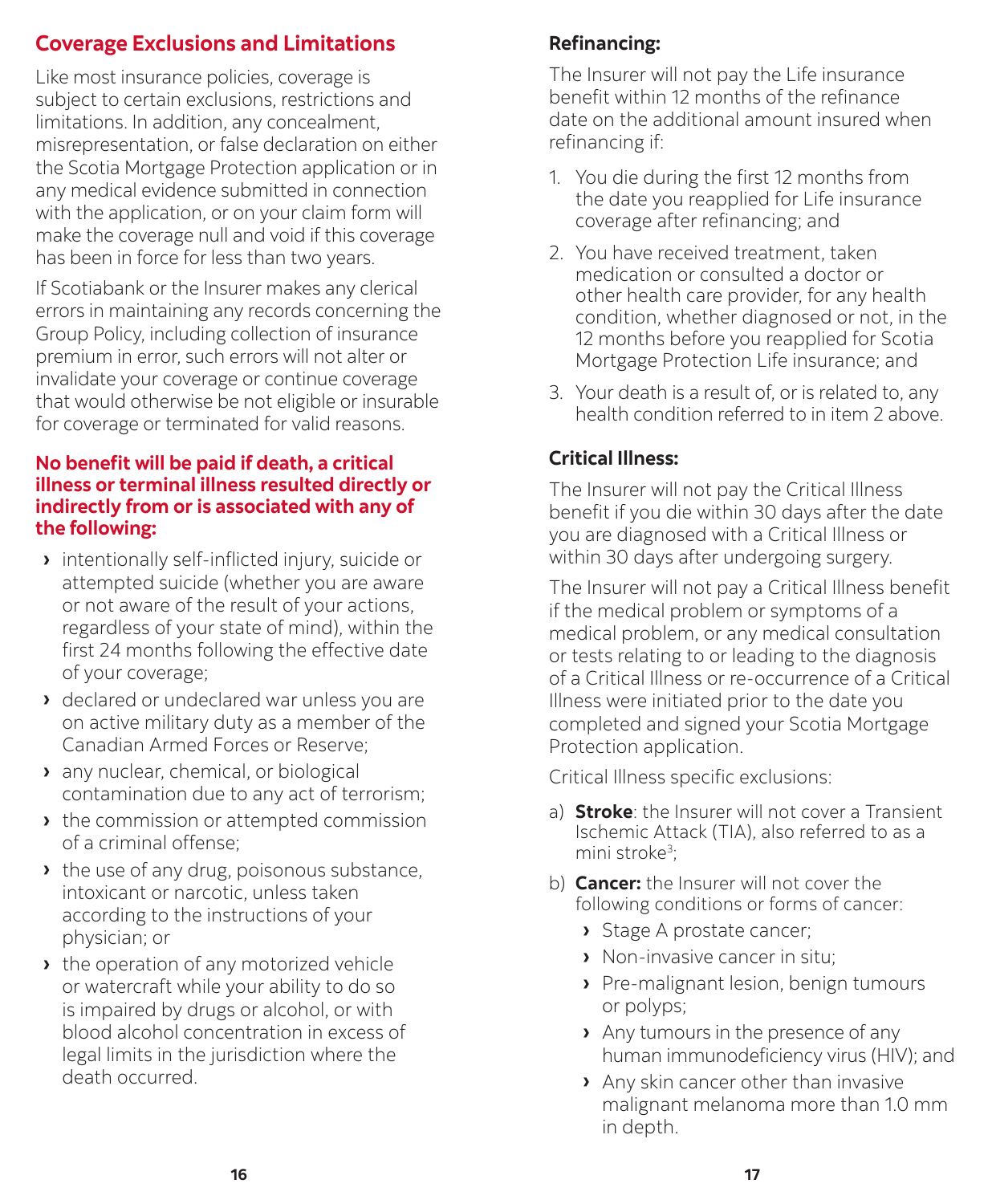The Insurer will not pay a claim for cancer if, within the 90 days after the effective date of your coverage:

- **›** The diagnosis of cancer was made;
- **›** Any evaluation of a medical problem or symptoms of a medical problem leading to the diagnosis of cancer was initiated; or
- **›** Any medical consultation or tests leading to the diagnosis of cancer was initiated.

#### **Disability:**

The Insurer will not pay a Disability insurance benefit if your Disability resulted directly or indirectly from:

- **›** Normal pregnancy;
- **›** Intentionally self-inflicted injury;
- **›** Events directly or indirectly relating to, arising from or following your participation or attempted participation in a criminal offence, or your impairment by illegal drugs or alcohol while your blood alcohol concentration is in excess of legal limits in the jurisdiction where the Disability occurred, regardless of whether your disability arises or results from your impairment;
- **›** War or civil disorder, whether declared or undeclared, unless you are on active military duty as a member of the Canadian Forces or Canadian Forces Reserve;
- **›** Elective cosmetic surgery or experimental surgery or treatment;
- **›** Drug or alcohol abuse unless;
	- **›** You are enrolled in a rehabilitation program, or
	- **›** You are hospitalized and receiving continuous treatment, or
	- **›** You are suffering from an organic disease that, if the use of the drug or alcohol stopped, would cause disability.

The insurer will also not pay a disability claim if:

- **›** The outstanding account balance on the date you become disabled is \$0.00;
- **›** You are not under the active care of a doctor;
- **›** You are not eligible for insurance coverage when you applied;
- **›** You refuse to submit to a medical exam by a doctor selected by the Insurer;
- **›** You fail to provide proof of continuing Disability satisfactory to the Insurer;
- **›** You die.

#### **Job Loss:**

The Job Loss benefit is not payable if:

- **›** You became unemployed within 90 days of the effective date of coverage;
- **›** You knew that you were about to become unemployed at the time of application for coverage;
- **›** You fail to provide satisfactory proof of your eligibility of Employment Insurance benefits;
- **›** You are laid off from seasonal work, or are terminated from contract work;
- **›** You are on maternity or parental leave, or a leave of absence; or
- **›** Your Job Loss is a direct or indirect result of:
	- **›** Resignation or retirement from employment
	- **›** Dismissal from employment for cause;
	- **›** A Disability for which benefits are payable through this insurance;
	- **›** A strike or lockout.

## **Limitations**

Life, Critical Illness and Terminal Illness:

1. If your Life, Critical Illness or Terminal Illness insurance coverage amount is for less than the full amount of your Scotiabank Mortgage account or Scotiabank Mortgage accounts, the Insurer will pay off a portion of your Scotiabank Mortgage account. This portion is equal to the percentage of your Scotiabank Mortgage account that was insured on the date you applied.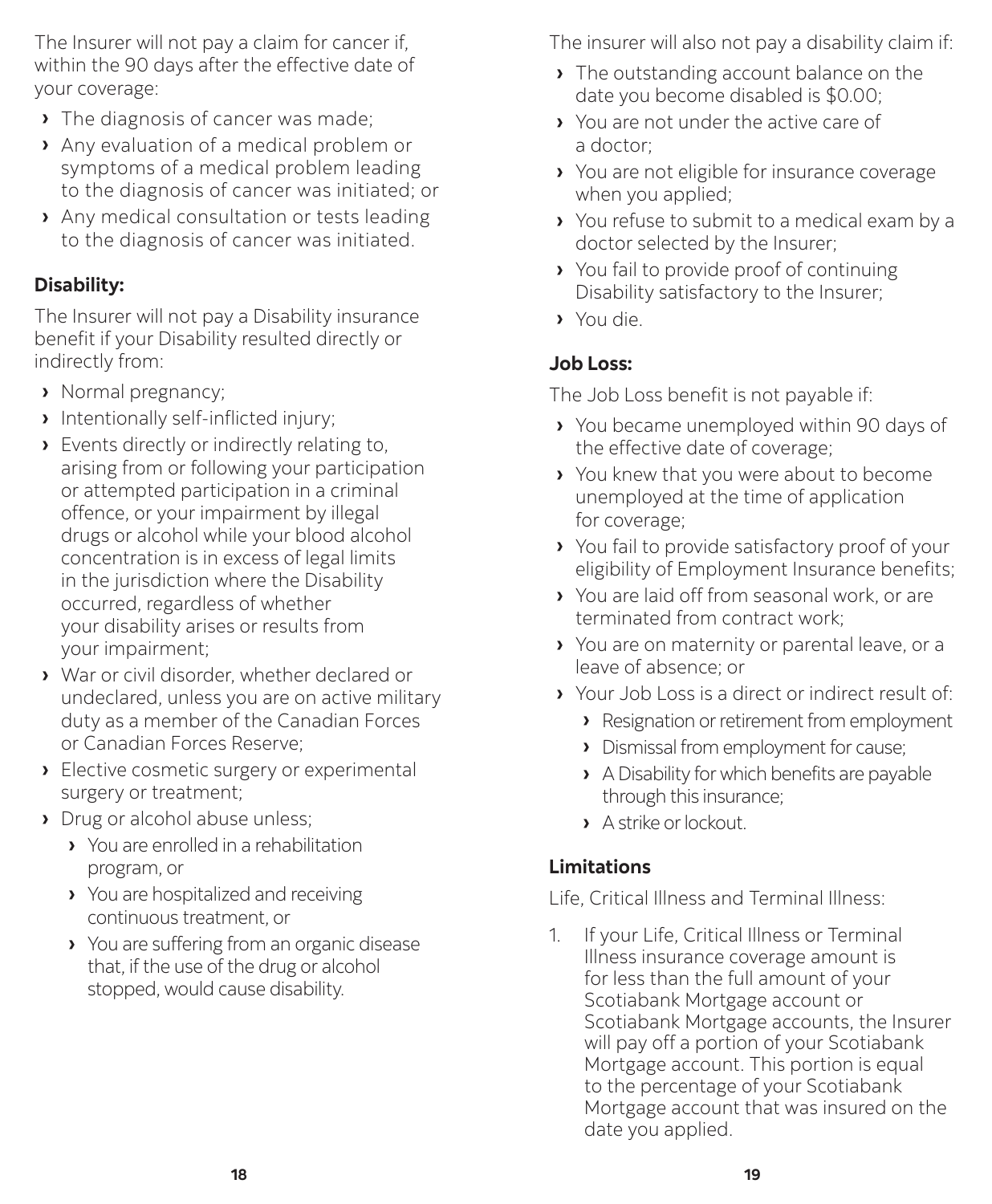- 2. The Insurer will limit your Life insurance, Critical Illness insurance or Terminal Illness insurance benefit if you are declined for insurance on a new Scotiabank Mortgage account due to health or age reasons but were approved for prior coverage recognition. The Insurer will pay an amount equal to the percentage of your Scotiabank Mortgage account on refinancing that was original mortgage amount as opposed to what percentage is newly borrowed funds.
- 3. The Insurer will limit the amount of Life insurance benefit if you increase the amount of your insurance coverage amount and commit suicide in the 24 months following the date of the increase. The Insurer will pay an amount equal to the percentage of your Scotiabank Mortgage account on refinancing that was the original mortgage amount as opposed to what percentage is newly borrowed funds.
- 4. The maximum monthly Disability and Job Loss insurance benefit for you on any one of your insured Scotiabank Mortgage accounts is \$3,500 which includes principal, interest, bank administered property taxes, Life insurance premium and/or Critical Illness insurance premium (including provincial sales tax payable on the total amount of premium).
- 5. The Disability insurance benefit will be paid for up to a maximum of 24 months per insured person, per Scotiabank Mortgage account, per Disability.
- 6. The overall maximum is 48 months of Disability benefit payments per Scotiabank mortgage account for your lifetime.
- 7. The Job Loss insurance benefit will be paid for up to a maximum of 6 months per insured person, per Scotiabank Mortgage account, per Job Loss. You must be approved for Disability insurance to qualify for Job Loss coverage.
- 8. The overall maximum is 12 months of Job Loss benefit payments per Scotiabank mortgage account for your lifetime.

9. If You are receiving Disability benefits on multiple Scotiabank Mortgage accounts in any given month, each month you are disabled represents one month of benefit for the purposes of the 24-month maximum per Scotiabank Mortgage account, per Disability and 48-month overall maximum benefit per Scotiabank Mortgage account

1 If the total of all insured Scotiabank Mortgages exceeds \$1,000,000, you will only pay a premium on amounts up to \$1,000,000.

- 2 If the total of all insured Scotiabank Mortgages exceeds \$500,000, you will only pay a premium on amounts up to \$500,000.
- <sup>3</sup> Lacunar infarcts alone that are not compatible with the current cerebrovascular signs and symptoms are not considered satisfactory evidence of a stroke

**Full exclusions, restrictions and limitations that apply to coverage are in the Scotia Mortgage Protection Certificate of Insurance.**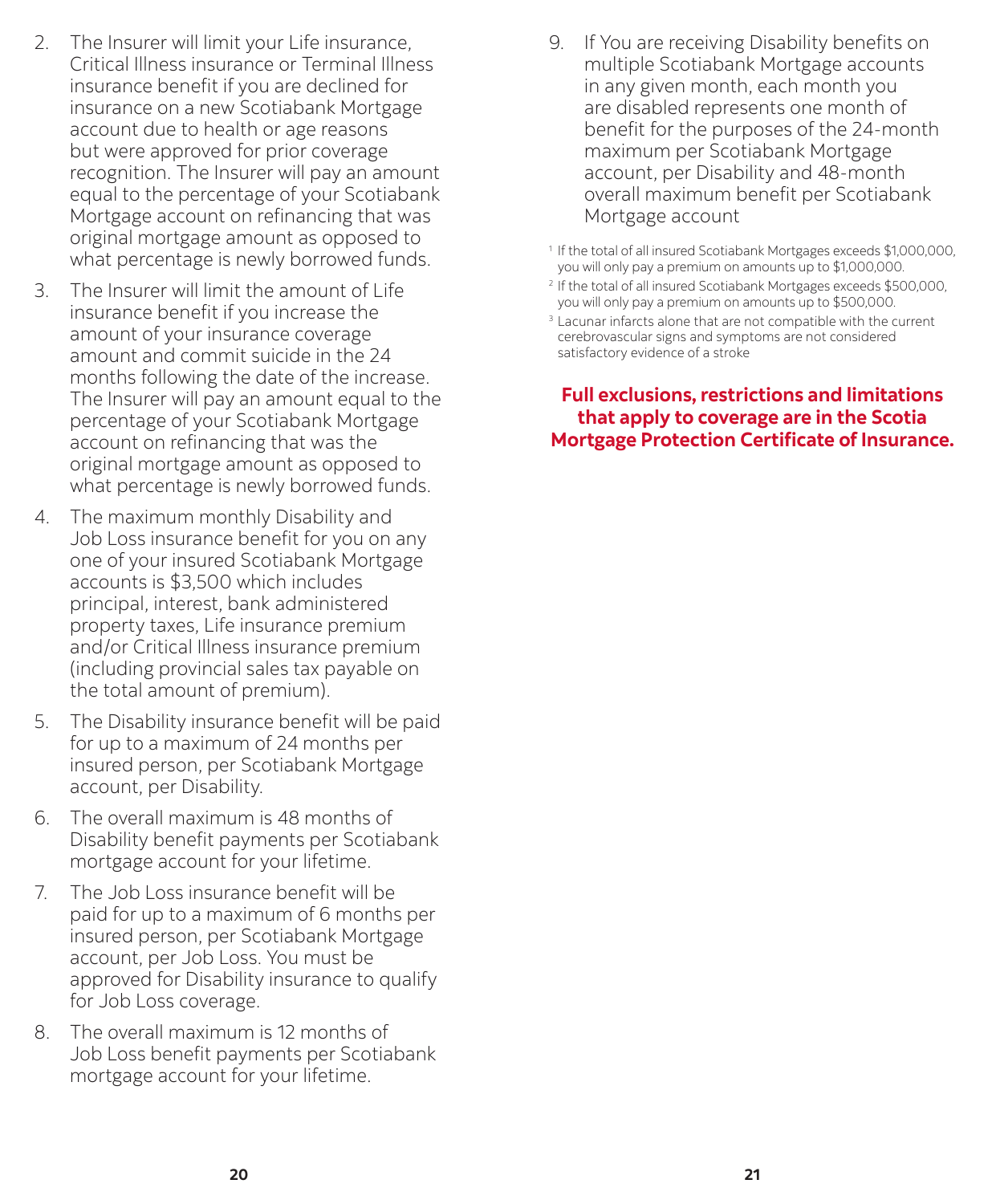## <span id="page-11-0"></span>**PRIVACY NOTICE**

At The Canada Life Assurance Company we recognize and respect the importance of privacy.

#### **Your personal information:**

When you apply for coverage, we establish a confidential file that contains your personal information like your name, contact information, and products and coverage you have with us. Depending on the products or services you apply for and are provided with, this may also include financial or health information.

Your information is kept in the offices of Canada Life or the offices of an organization authorized by Canada Life.

You may exercise certain rights of access and rectification with respect to the personal information in your file by sending a request in writing to Canada Life.

#### **Who has access to your information:**

We limit access to personal information in your file to Canada Life staff or persons authorized by Canada Life who require it to perform their duties and to persons to whom you have granted access.

In order to assist in fulfilling the purposes identified below, we may use service providers located within or outside Canada.

Your personal information may also be subject to disclosure to public authorities or others authorized under applicable law within or outside Canada.

#### **What your information is used for:**

Personal information that we collect will be used for the purposes of determining your eligibility for products, services or coverage for which you apply, providing, administering or servicing products or coverage you have with us, and for Canada Life's and its affiliates' internal data management and analytics purposes.

This may include investigating and assessing claims, paying benefits, and creating and maintaining records concerning our relationship. The consent given in the application form will be valid until we receive written notice that you have withdrawn it, subject to legal and contractual restrictions. For example, if you withdraw your consent, we may not be able to continue to adjudicate or administer a claim for benefits.

#### **If you want to know more:**

For a copy of our Privacy Guidelines, or if you have questions about our personal information policies and practices (including with respect to service providers), write to Canada Life's Chief Compliance Officer or refer to www.canadalife.com.

**Your home may be your most valuable asset. Scotia Mortgage Protection is a convenient and affordable way to make sure it's always there for you.**